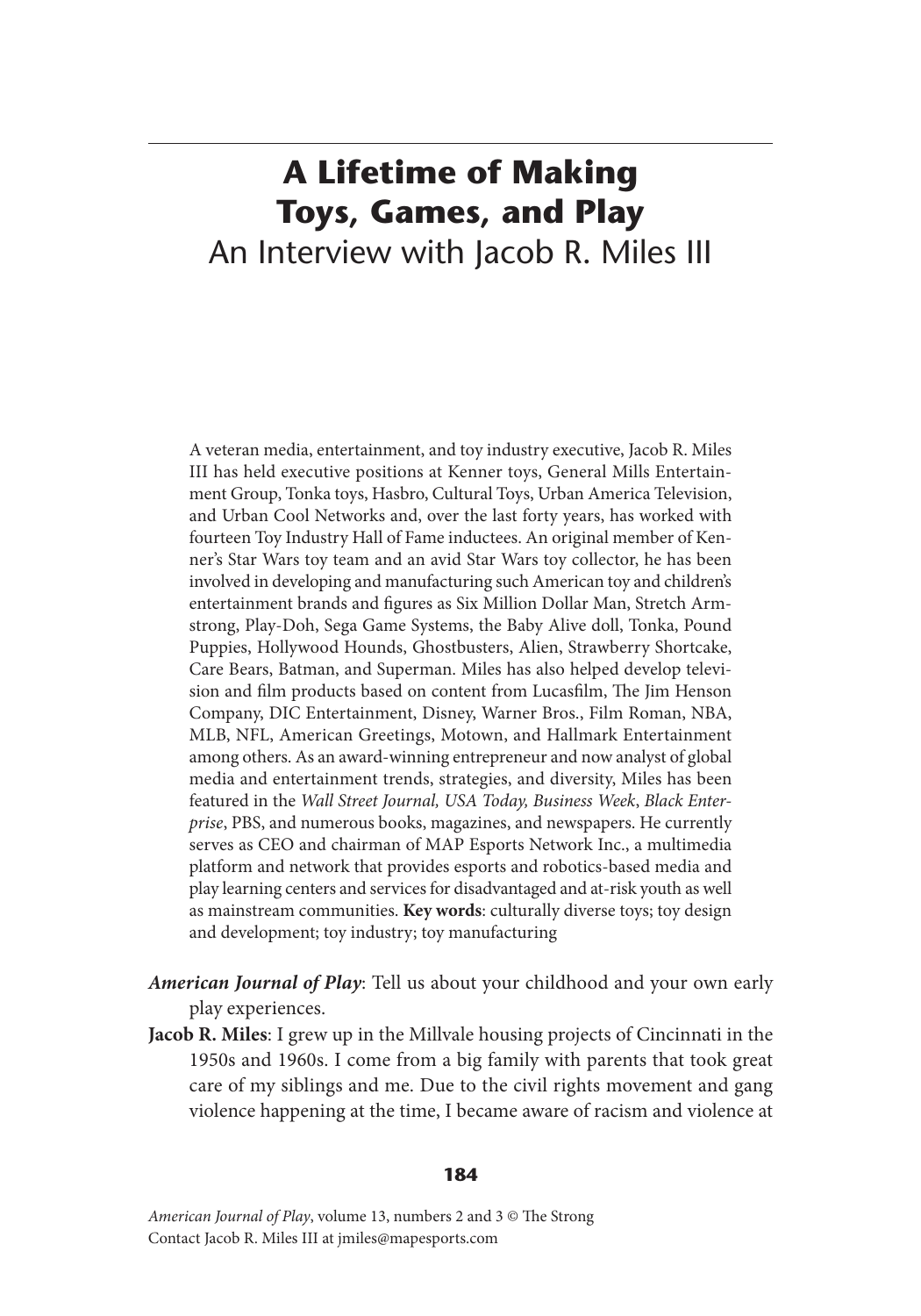a young age. However, my family stayed positive through these struggles. My family was like a tightly fitted knot: no matter the difficulties we faced, nothing ever tore us apart. What truly united us was our dream for a more peaceful life. I didn't have many toys except for marbles, baseball cards, and pick-up sticks. Oftentimes it was unsafe for me to play outside, so I spent most of my time indoors reading and dreaming. If I was able to be outdoors, I played football.

- *AJP*: How did these experiences inform your own work in the toy and games industries?
- **Miles**: The challenges I faced during my childhood equipped me with the strength I needed to excel later in life. To distract myself from the violence outside, I started drawing, which led to more mechanical drawing and drafting, which eventually led to my career as an engineer. It's odd to say, but experiencing turmoil in my community taught me perseverance and coping skills that I would later use in my career.
- *AJP*: How did you get started into the toy industry?
- **Miles**: Before my time in the toy industry, I was working as an assistant liaison engineer at a machine tool company called Gray Company. After several years, I decided that I wanted more out of my career. I didn't want to be just an engineer behind the scenes. I wanted to be an executive. I asked the vice president of engineering at the company how I could get his job one day, and he explained that because of racial prejudice and the lack of growth in the industry, I wouldn't be able to move up much further at the company. I asked him what he would tell his son to do in these curcumstances. This led to his connecting me with the Steiner Brothers, the founders of Kenner Products. They introduced me to the limitless possibilities in the toy industry. After that, I joined Kenner Products as a manufacturing liaison engineer in 1975.
- *AJP*: What was it like working at Kenner? What projects were you involved in and what were your roles?
- **Miles**: Kenner was located at 912 Sycamore Street in Cincinnati when I first started working there. It was an old building with several Steiner family businesses located there. Toys, novelty items, soap, and beverages. There was a mural on the building of a kid playing marbles, one of my favorite games as a kid. I thought then—and still feel today—that the toy business is one of the most entrepreneurial jobs in the world. You are always working on new ideas, new materials, new processes. No matter what, you just had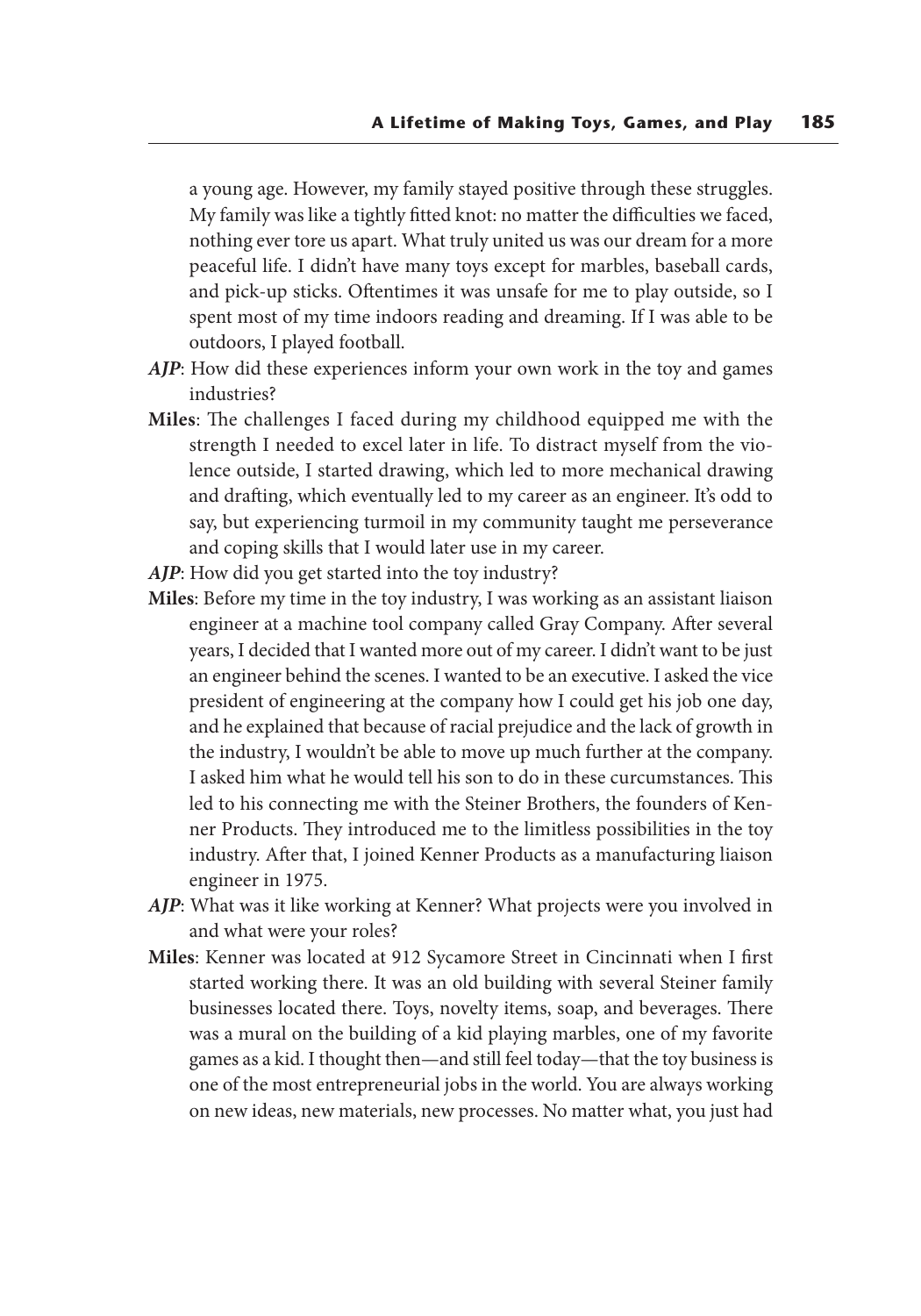to figure it out and do it relatively quickly. As we say in the toy industry, they are not going to move Christmas, so we had to turn that idea into a product in time for Christmas.

 I arrived at Kenner in 1975. At that time, we manufactured most things ourselves. As a product liaison engineer, I worked with the product development engineering team in the office and then spearheaded the hand-off to the manufacturing engineering and production team. I was responsible for making or approving any engineering changes that had to occur in production and for keeping the product on schedule. We were working on Tree Tots Family Tree House, Six Million Dollar Man, Snoopy Electric Toothbrush, Dusty and Baby Alive dolls, Play-Doh, Spirograph, and Girders and Panels building sets (one of my favorites). Then came Bionic Woman and Stretch Armstrong. One of my most memorable experiences was the engineering problems we encountered trying to make Stretch Armstrong. We had to design the equipment for the process while developing the product. We had to cook the syrup and control its viscosity while putting it into a latex body and vacuum sealing it, something none of us had ever done before—and what a mess! Then *Star Wars* came along and changed everything.

 Over the next ten years at Kenner, I worked on Sit 'n Spin, Miss America dolls; Star Wars, DC Comics, Marvel, NBA, NFL, WWF, action figures; M.A.S.K., Aerial Aces, in-home shooting arcade, Redline Drag Racing, and NFL hand-held electronic games; products in the Rose Petal Place, Strawberry Shortcake, Care Bears, Hugga Bunch, Raiders of the Lost Ark, Centurions, Fast 111s, Ghostbusters, Alien, Super Powers, Sea Wees lines and so many more. My role changed with the evolution of manufacturing in America. When I started, everything was manufactured in the United States, and I traveled to the East Coast to work with injection and roto cast molding companies. I went to Pennsylvania for tooling companies. As manufacturing moved over seas—first to Japan, then to Hong Kong, then to New Territories, then to interior China as well as to Taiwan, Korea, Thailand, Mexico, and Haiti—my job title changed from liaison engineer to product engineer to international liaison engineer or advance manufacturing engineer. My responsibilities remained the same—working with product from concept or idea alongside the designers and development engineers and taking the hand-off from them (so they could move on to new products), then sourcing and manufacturing the product and deliv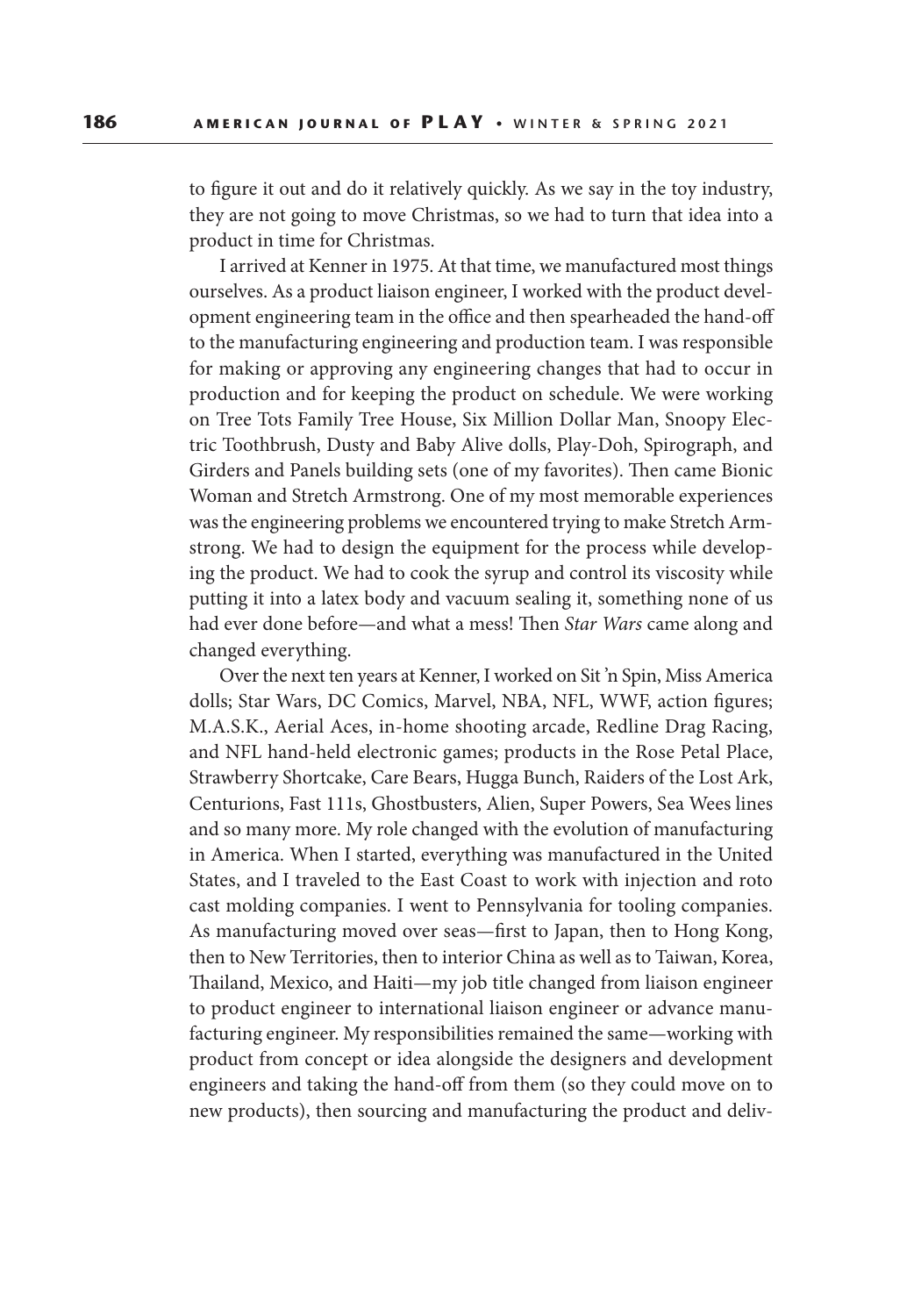ering the quantities promised, all while solving any problems that developed along the way. Kenner Products was the start of my career in the toy industry. Kenner and the Steiner Brothers were instrumental in my success. I spent a lot of time traveling as part of the product engineering department, which ensured manufacturing and distribution at the highest quality product possible—from concept creation to product retirement. I was fortunate enough to visit various manufacturing vendors in Hong Kong, Macao, Taiwan, Thailand, China, Japan, Korea, Portugal, Mexico, and Haiti.

- *AJP*: Tell us more about how Kenner's Star Wars toys came about and the role you played.
- **Miles**: Star Wars, I remember being called down to PD&E for a meeting. George Lucas, his attorney (I think), Bernie Loomis, Karl Wojahn, and several other engineers where there, and we reviewed the script and discussed our ideas for toys based on the movie. We had no idea how big Star Wars would become. My initial involvement focused on the TIE Fighter and X-Wing Fighters from an engineering and manufacturing standpoint and how we could add play value, make them toyetic. We did not want just a vehicle with no action or sound features, so we focused on adding action, on push-button wing expansion forming the X, and on a sound and light feature to the Tie Fighter. I also had the responsibility of going to Hong Kong and introducing the Star Wars line to our Hong Kong and New Territories manufacturers. I had to find the right manufacturer that could meet our quality and quantity standards and convince them to invest significant capital and resources for large production capacities without any history of success for this new property that no one had ever heard of. It was quite the challenge.

 During the initial development of the Star Wars action figure toys, our department wasn't sure it would be successful. Unfortunately, we didn't have enough time to design and build injection molds before the premiere date of the movie in 1977. Instead, we produced a diorama set that promised the purchaser they would receive Star Wars figures when they came out in 1978. We sold over five hundred thousand pieces!

 To reduce the cost of manufacturing these toys, I traveled to Hong Kong to lay the groundwork for the new Star Wars figures production, engineering, and support capabilities. My focus was to assess our vendor in Hong Kong's capabilities for mold building and tooling. This included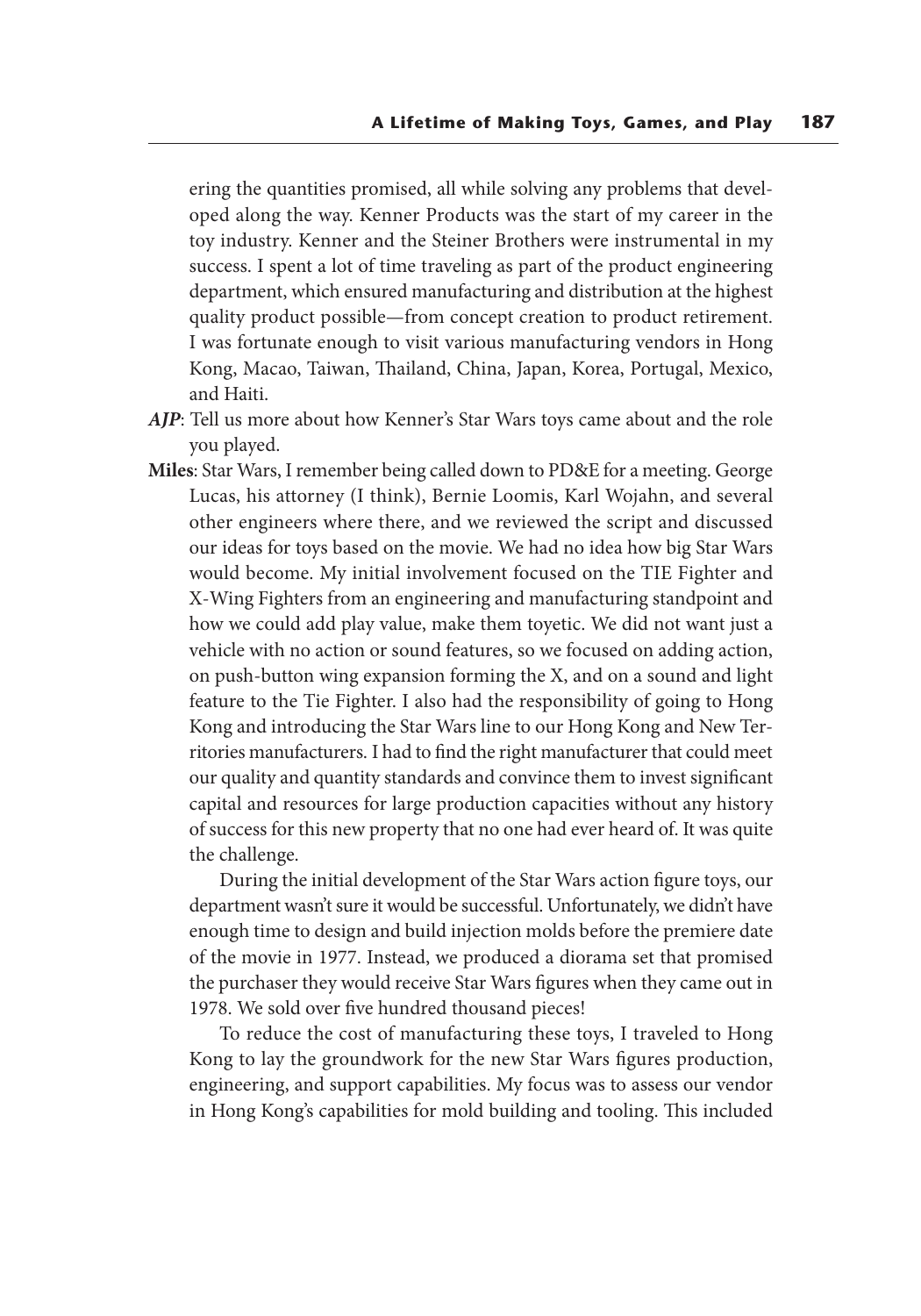examining tooling shops, steel quality, and injection molding and decorating machines.

- *AJP*: How did you end up at Tonka? How was Tonka's approach to toy making different from Kenner?
- **Miles**: By 1985 many of my colleagues had left Kenner to work elsewhere. One of them was Armando Garcia who resigned at Kenner to be the executive vice president at Tonka. He reached out and asked me to come to visit Tonka's operation in Minneapolis and discuss a job opportunity. I had no plans of leaving Kenner, but I eventually was offered the position of director of liaison engineering with key executive status, which I happily accepted. I was thrilled to help lead the company to the next level of becoming a fullline toy and entertainment company.

Tonka's approach to toy making was much more conservative and was primarily focused on metal versus plastic and soft goods. The entire industry was marveling at what we were accomplishing at Kenner with our licensing and highly engineered, high-feature action figures. We were the best. Tonka wanted us to replicate that success for them. Pat Feely was our leader, and he was a risk taker. Steve Shank, our CEO, a lawyer, was not. We started doing licensing deals with Bandai, Sanrio, World Wrestling Federation, and Sega among others, and we rapidly grew Tonka's business.

- *AJP*: While at Tonka you helped introduce Sega video games to American audiences. Tell us how that happened.
- **Miles**: Tonka had a long history of working with Japan. Bandai represented and sold Tonka trucks in Japan and made the famous commercial of an elephant standing on a Tonka truck. The new Tonka team from Kenner, led by Pat Feely, decided to license and sell Japanese toys, and we would create our own cartoons and launch them to support the toy sales. We needed to do this with Bandai, Takara, Sanrio, and Sega. We had tremendous success with Pound Puppies and used some of those funds to acquire the Sega license. We had to learn fast, we had some experience with handheld electronic games from our time at Kenner. I went to Japan and spent several weeks there with Bandai and with SEGA teams working with the engineers. I returned to the U.S.A., and, after two weeks sharing info and putting systems for communicating in place, I left for San Francisco to spend a week to ten days with the Sega U.S. team. I was sitting in the conference room on Forbes Avenue when the 1989 San Francisco–Oakland earthquake (also known as the Loma Prieta earthquake) hit. The quake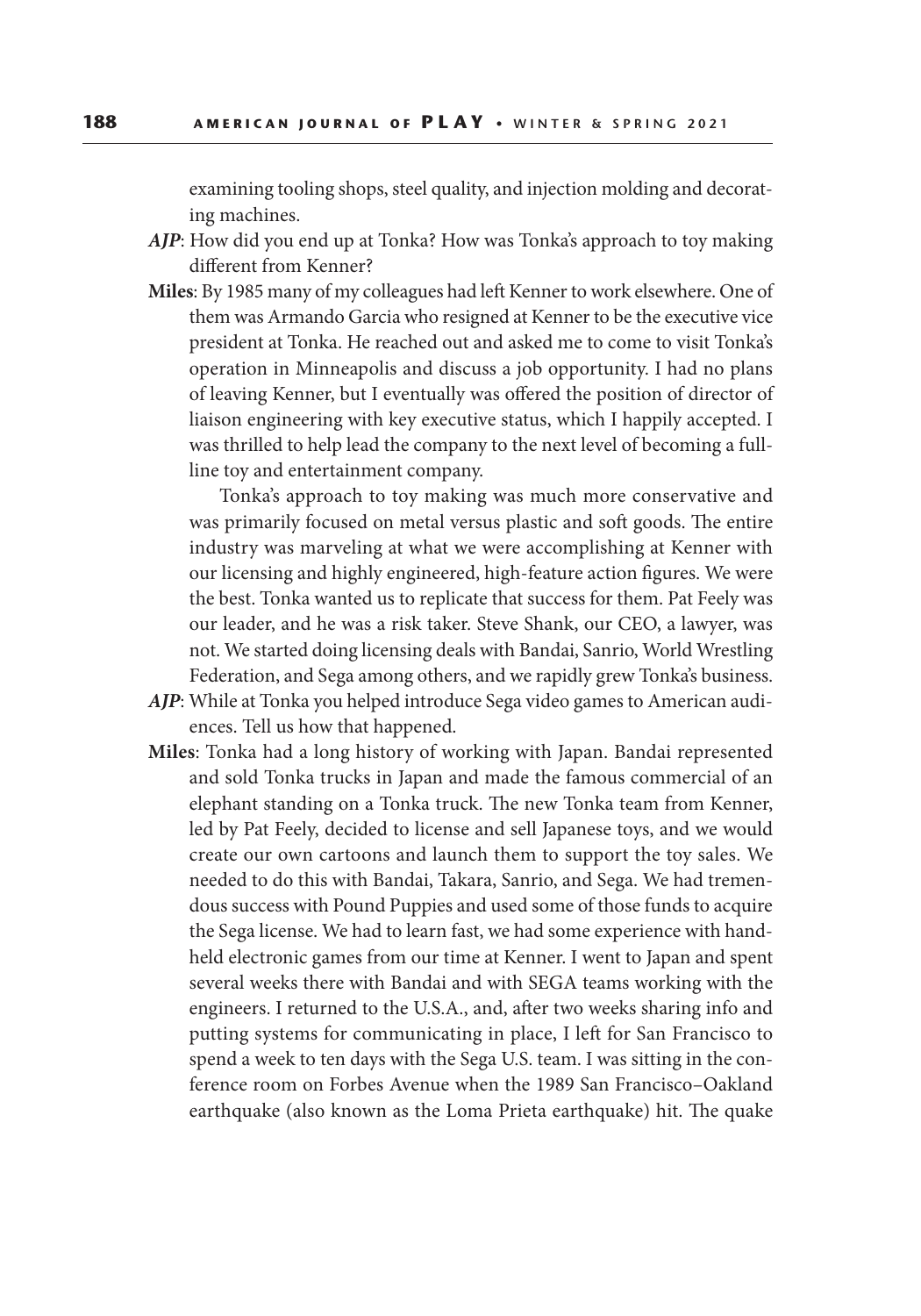struck with a moment magnitude of 6.9 on October 17, just before the start of the third game of the World Series, which was being held at San Francisco's Candlestick Park. Sixty-three people died, and nearly thirtyeight hundred were injured.

 Since Tonka had relationships with many different manufacturers and companies in Japan, we received an opportunity to team up with Sega Games Company, a multinational video game developer and publisher headquartered in Tokyo. We worked closely with the American division to introduce the Sega Master System, a cartridge-based video game system, which launched us into the video game business and grew rapidly to over a hundred million in sales on its own in its first year. We focused on creating nonviolent video games, such as racing, arcade, and adventure games.

- *AJP*: In your experiences at Kenner, Tonka, and eventually Hasbro in the 1970s and 1980s, how did toy and game makers engage people of color?
- **Miles**: The toy industry was—and still is—a very closed industry. Historically, it is a family business, Steiner brothers (Kenner), Hassenfeld brothers (Hasbro), Parker brothers. Through the 1970s, I was the only one except for Armando Garcia Jr., my boss who was from Argentina. He mentored me and looked out for me. His secretary was African American, and she would also tell me who to look out for or avoid from a racism standpoint. For the most part, I felt like family and still do. Early in my career, there were guys in tooling or machinery companies in rural areas across America that would be surprised when I showed up representing Kenner, General Mills, or Tonka. I was always told how my work was superior to that of my peers. However, I felt that was the minimum I had to do to stay, and I loved the industry and wanted to stay. I remember Joe Mendelsohn telling me in my first month on the job that, if I could stick it out, I would be a very important person in this industry.

 Some toy makers produced Black dolls, but they were designed as white dolls that were then molded in brown color. These dolls didn't accurately portray the look and culture of African Americans. The U.S. doll market in general did not reflect our country's diverse population. Therefore, I noticed there was a gap in the market for multicultural toys, which is why I created the Cultural Exchange Entertainment Corporation. The corporation had three segments: Cultural Toys, Cultural Exchange Publishing, and Cultural Exchange Content for TV and film.

*AJP*: Tell us more about Cultural Toys.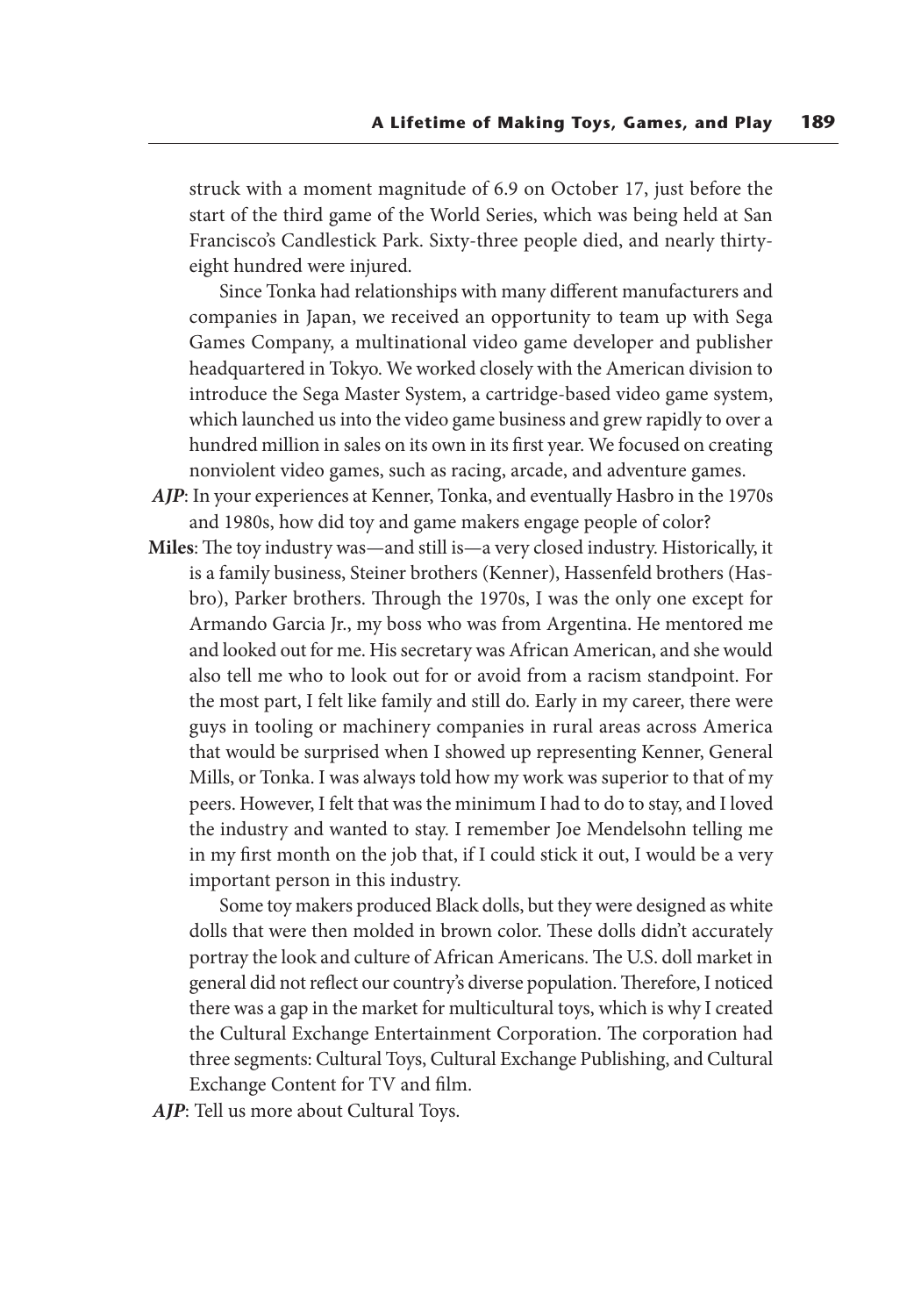**Miles**: At the time, I had founded and was running my fine art business, Cultural Exchange Gallery, which featured multicultural art. While I enjoyed working in fine art, I discovered that I couldn't leave my passion for the toy industry behind. Therefore in 1993, I created Cultural Exchange Entertainment Corporation, with one of its three segments being Cultural Toys.

 My research in the toy market showed that there was a tremendous gap for multicultural toys. Children of all different backgrounds needed toys that reflected their look and lifestyle. We also felt there was a need for toys that promoted nonviolence and multicultural friendships. Cultural Toys met these needs and filled the gap.

- *AJP*: How did the toy industry and retailers respond to your company and its products?
- **Miles**: We were thrilled to see Cultural Toys brand products become the most prominent, broadest multicultural toy line available in the U.S.A. In the first two years, we established a nationwide distribution channel of top retailers. Cultural Exchange Entertainment and Cultural Toys also received extensive national media attention from Black Entertainment Television, CNN, CBS, *USA Today, Wall Street Journal*, and others. Cultural Toys was even ranked in a list of the top hundred toys by Stevanne Auerbach's Dr. Toy.

 All that to say, Cultural Toys was very successful. It proved that the toy market wasn't meeting the needs of a large portion of buyers. As more and more children received Cultural Toys, the toy industry realized what it had been missing.

*AJP*: Tell us more about Hollywood Hounds. How did that toy line come about? **Miles**: Hollywood Hounds are the pets of America's diverse children. They have taken on the cultural attributes of their owners. I showed them to Clarence Avant, chairman of Motown, early on in their development. He laughed and joked about them becoming a singing group so I developed the storyline as their being able to sing and were a singing group. I knew that pets were always popular in the toy industry, and at Kenner, Tonka, and Hasbro, we always had a pet line, so that was what I decided would be my first toy line. We did a deal with DIC Entertainment, a division of ABC-Cap Cities at the time, to produce a Hollywood Hounds cartoon after the retailers said that, if they were on television, they would buy it. We did a Christmas special and that led to over a million dollars in orders thanks to Cultural Toys extensive marketing and education about the toy.

*AJP*: How did customers respond to some of your other toys?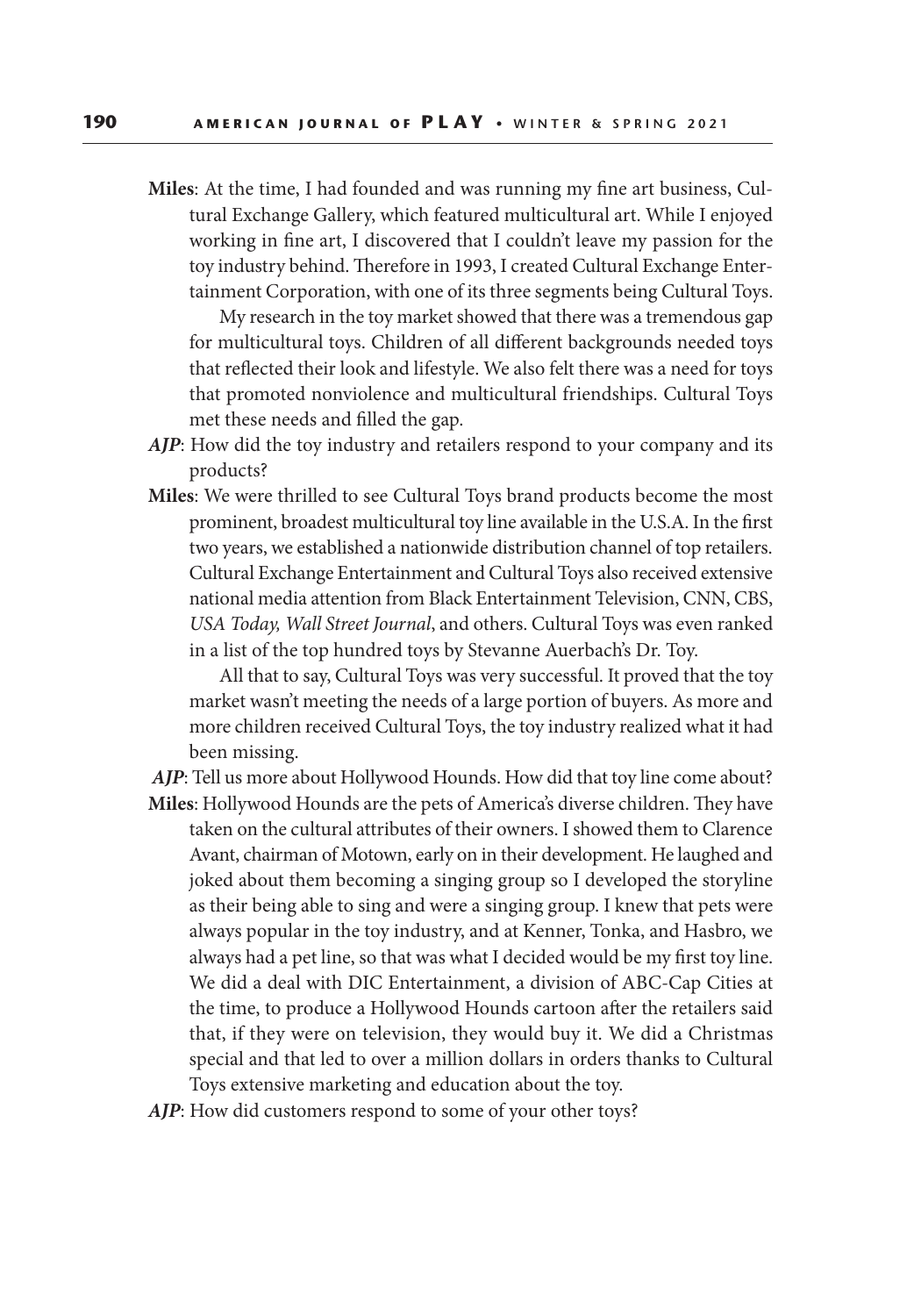**Miles**: Cultural Toys Preschool and Infant line was also received well. Our biggest success was the Dinkytown Daycare Kids, which consisted of multicultural dolls, finger puppets, and play sets. We also had a children's book and life-size character appearances, different from the Hollywood Hounds, which was a kid sell. The others were mom or parent sells. The moms welcomed our products with open arms, and I still get positive comments and request for the products today. We also added the Kenya doll line after it was released by Mattel, which I still work on and which is still very popular.

 Dinkytown Daycare Kids (DDK) was a multicultural line of dolls, books, clothing, and a finger puppet play set. DDK included stories about sharing with others, believing in yourself, and spreading kindness. From 1994 to 1995, the line was included in the list of hottest selling toys from the Toy Manufacturers of America (today called the Toy Industry Association), and it sold out in 1995.

 Another one of our products was the Double Scoop line. The Double Scoop books were illustrated by an eight-year-old boy and featured a drawing of him and his African American friend. In the book, the friends were represented as vanilla and chocolate ice cream cones and made the analogy of two kids being different flavors but still the same ice cream. Through these characters, stories, and toys, we promoted multicultural friendships and racial acceptance.

- *AJP*: Are there other products or lines of products that you worked on, other than Star Wars, that you are especially proud of?
- **Miles**: There are several projects or situations that developed throughout my career that I am, in hindsight, particularly proud of. I remember it was approaching Christmastime, and I was in a Baby Alive meeting. Baby Alive was a special engineering challenge because we were pioneering self-skinning foam, which required managing a lot of chemical reactions. Environmental regulations today would not let us experiment the way we did then. I asked the head of marketing why we did not make any brown Baby Alive dolls. I was told because Black girls did not like what they looked like, that they preferred white dolls according to the latest research. I was extremely disappointed in his answer but, as the only African American in the room or in engineering, I kept my cool but continued to push the issue every chance I got. One day I was out at our Oakley manufacturing facility and one of the plant managers said, "Jacob, we ran you some brown Baby Alive dolls so you can have some for your family." I told him to just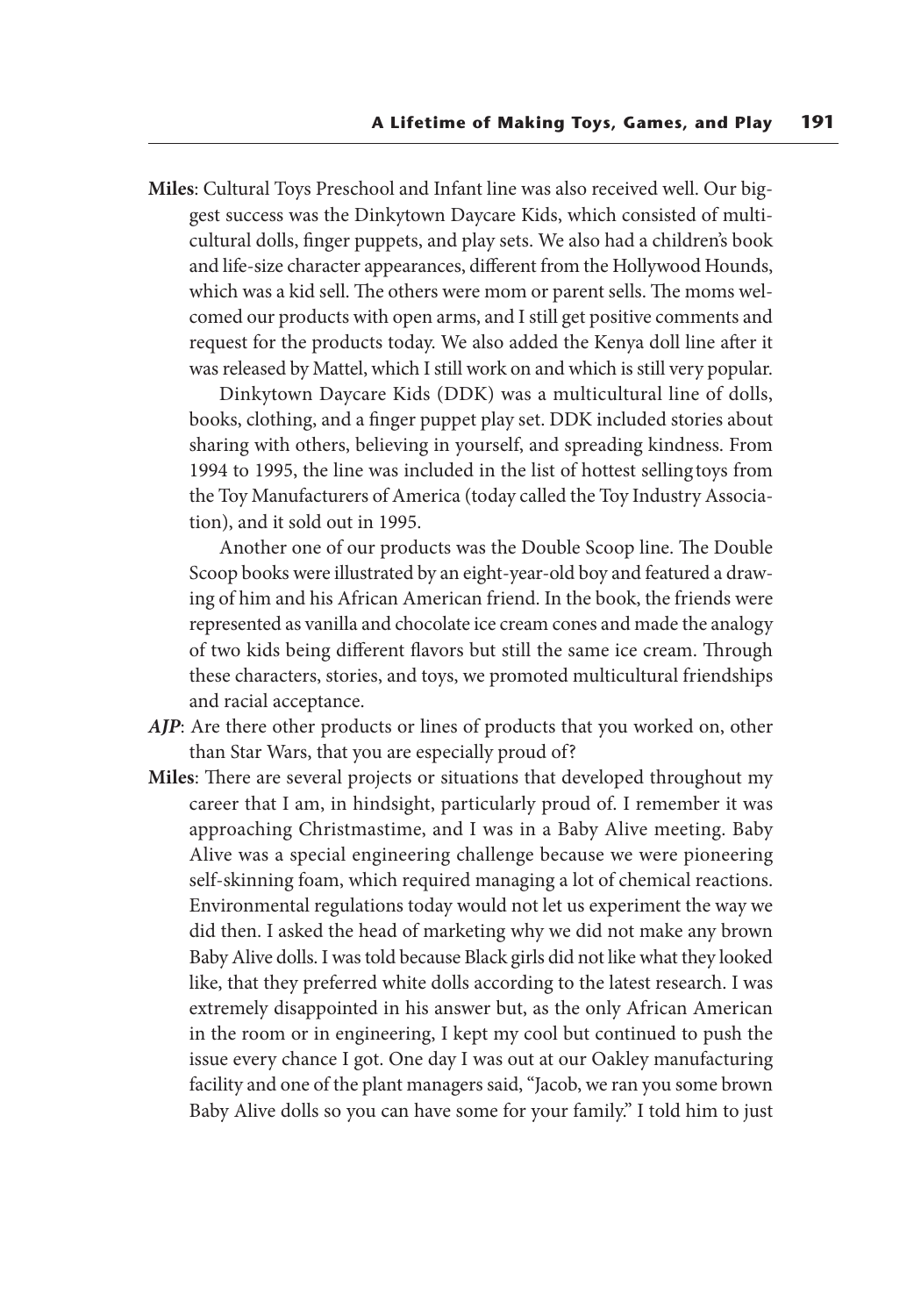package them out and ship them with the white dolls. When the retailers received them and put them on display, they flew off the shelf, and they started calling sales and marketing for more. I remember the vice president of marketing, who I had been pestering for months, came to my office, called me a son of a bitch, and blamed me for having manufacturing put brown dolls in the shipments. He then smiled, and we figured out how to get some brown dolls in the system and manufactured.

 I, of course, was very proud to be part of the Kenner Star Wars family, to be working with the Steiner family—Bernie Loomis, Armando Garcia, and Joe Mendelsohn—and of being the guy that brought Star Wars to China. I still get reminded of that by the kids of the guys I worked with in Hong Kong and China. My tenure at Tonka was exciting, and the products I was most excited about were working with Bandai on GoBots and other Japanese products and their telling me that I was the first African American engineer they had worked with. I was honored and proud of my work on the team that launched Sega Master System in America, which led to working with Tom Kalinske. Pound Puppies I was proud of because it symbolized rescuing dogs from the pound and raised awareness nationwide.

 Cultural Toys gave me so much to be proud of with its focus on edutainment, nonviolence, and diversity. I received a lot of blowback for starting a company focused on social issues. It was not as popular as it is today. Cultural Toys Infant and Preschool line of African American and multicultural preschool learning aids made me especially proud. That line led to Bill Whaley, CEO of Children's Television Workshop, serving on my board of directors. The Dinkytown Daycare Kids was a *Better Homes and Gardens* and *Today* show top toy, and it was first an endcap and feature in Target stores. I can't forget the Hollywood Hounds because they were my very first product and my first animated TV program and led me to my mentor and board member, Clarence Avant, chairman of Motown.

 One of the products I'm particularly proud of is Stretch Armstrong because it was the first toy of its kind. At the time, no one had produced a toy that could be stretched from fifteen inches up to five feet. We developed the manufacturing equipment and production lines ourselves. Stretch Armstrong became such a hit that it was later followed by the Stretch Monster and Stretch Octopuses Ollie and Olivia.

*AJP*: What are you working on now?

**Miles**: I recently founded MAP Esports Network, a "Play and Learn" company